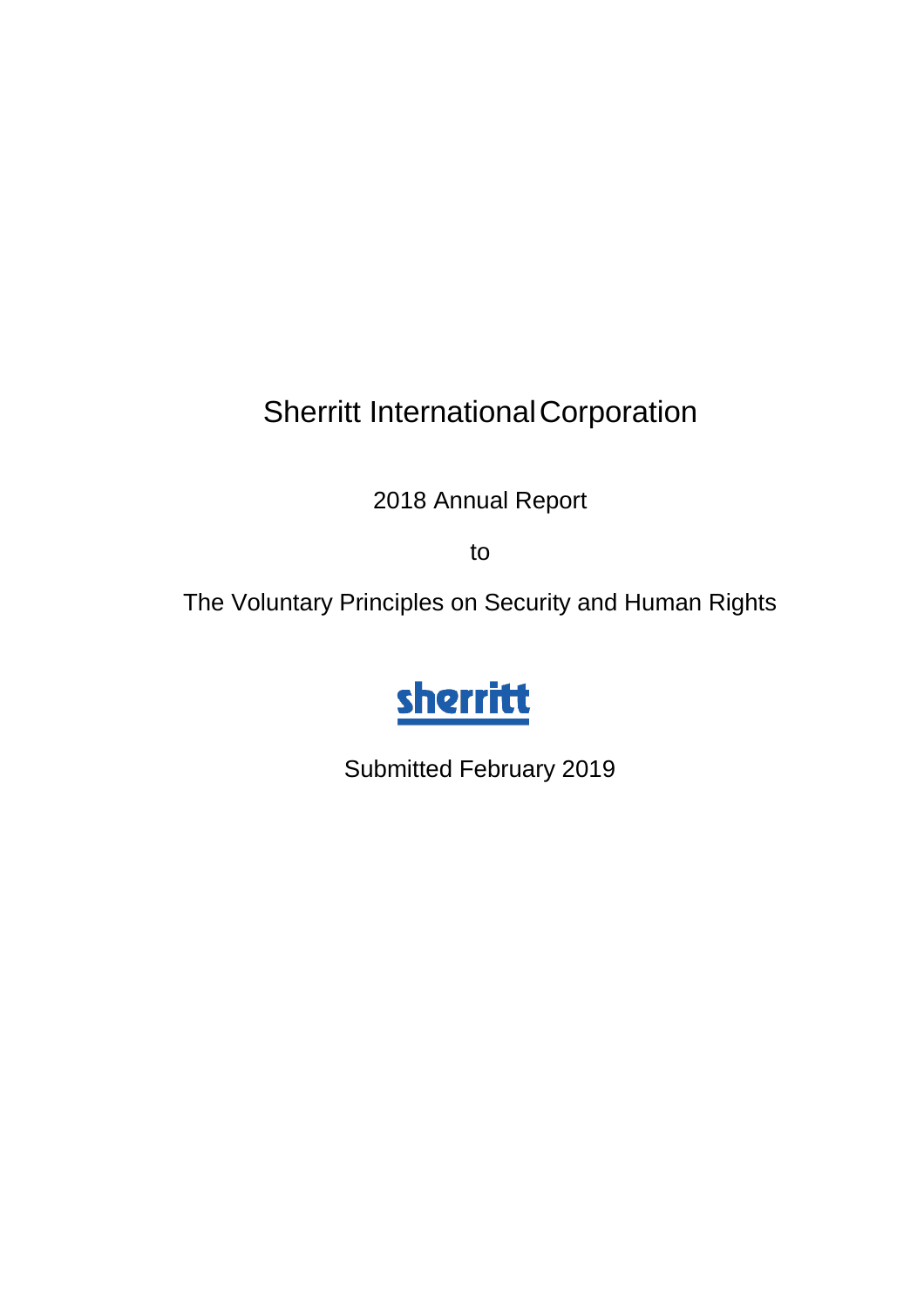

## **Executive Summary**

Sherritt International Corporation (Sherritt or the Company) began to implement the Voluntary Principles on Security and Human Rights (the Voluntary Principles or the VPSHR) in 2009 at its Ambatovy nickel operation in Madagascar. In 2013, the Company was interested in formally joining the Voluntary Principles Initiative and carried out a series of independent, external risk assessments on security and human rights at Ambatovy as well as its Oil and Gas, and Power (OGP) operations in Cuba, and the Moa Joint Venture nickel operations in Fort Saskatchewan, Alberta, Canada, and Moa, Cuba. Following these assessments, Sherritt began developing a comprehensive management system to assist its operations in the identification and mitigation of human rights and security-related risks, in alignment with the expectations of the Voluntary Principles.

Sherritt formally applied and was accepted to join the Voluntary Principles Association in late 2014.

Sherritt formalized its commitment to the VPSHR in 2015 with the President and Chief Executive Officer's approval of the Company's Security Policy and the Chief Operating Officer's approval of the Security and Human Rights Standard, both of which are aligned with the Voluntary Principles. Additional procedures and guidance have been developed to implement specific elements of the Voluntary Principles into Sherritt's internal security practices.

Sherritt endeavors to apply the Voluntary Principles at all of its sites; however, the speed and extensiveness of implementation is based on the individual site's risk profile and operating context. Application of the Voluntary Principles at the Company's operations in Cuba requires a longer-term approach to familiarize Sherritt's joint- venture partners – which are state-owned enterprises – and other government stakeholders with the VPSHR. In Canada, Sherritt recognizes that security and human rights-related risks are relatively low and good governance practices are relatively mature; therefore, few additional measures need to be put in place to ensure compliance with the Voluntary Principles. In Madagascar, where the security and human rights-related risks are considered higher, Sherritt has conducted the majority of its work on the VPSHR to date.

This report is the Company's fourth to the VPSHR Plenary and focuses primarily on initiatives carried out over the past year at Sherritt's sites in Cuba, Canada and Madagascar.

#### *Some highlights from 2018 include:*

- Scored 89% completion rate on external assessment of implementation of VPSHRs at Sherritt's Fort Saskatchewan refinery in Alberta, Canada.
- Launch of UNICEF's Canada's Child Rights and Security Checklist, of which Sherritt was a participant.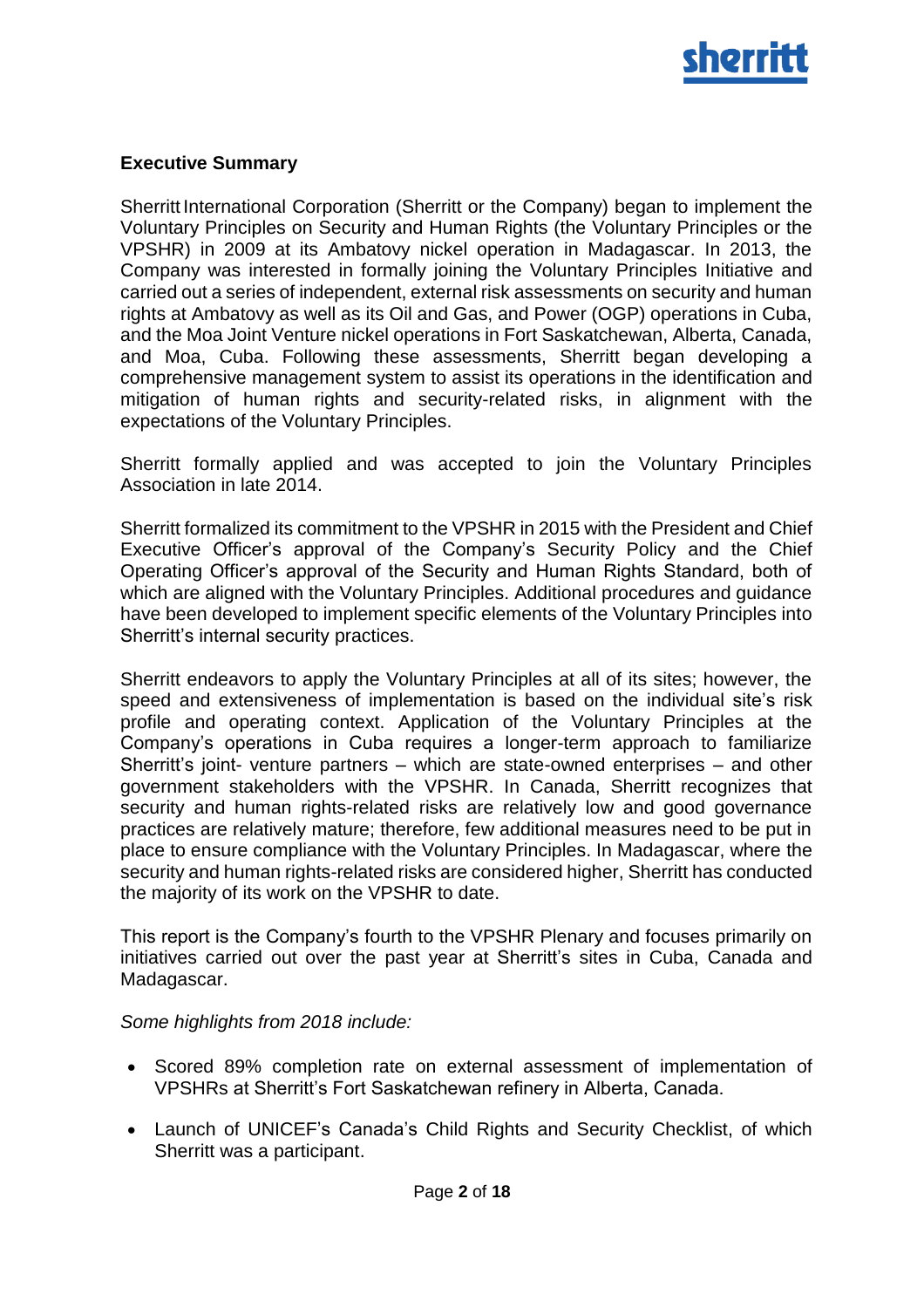

- First year of implementation of Towards Sustainable Mining as a member of the Mining Association of Canada, an industry association that requires its members to align their security practices with the Voluntary Principles. In 2018, we provided a summary report to MAC regarding implementation of the VPs.
- Signed a Memorandum of Understanding (MoU) with the Gendarmerie in Madagascar, which included commitments around training and awareness of the VPs.
- Continued to engage with officials in Cuba on the VPs and Towards Sustainable Mining and potential implementation at Sherritt's sites in the country.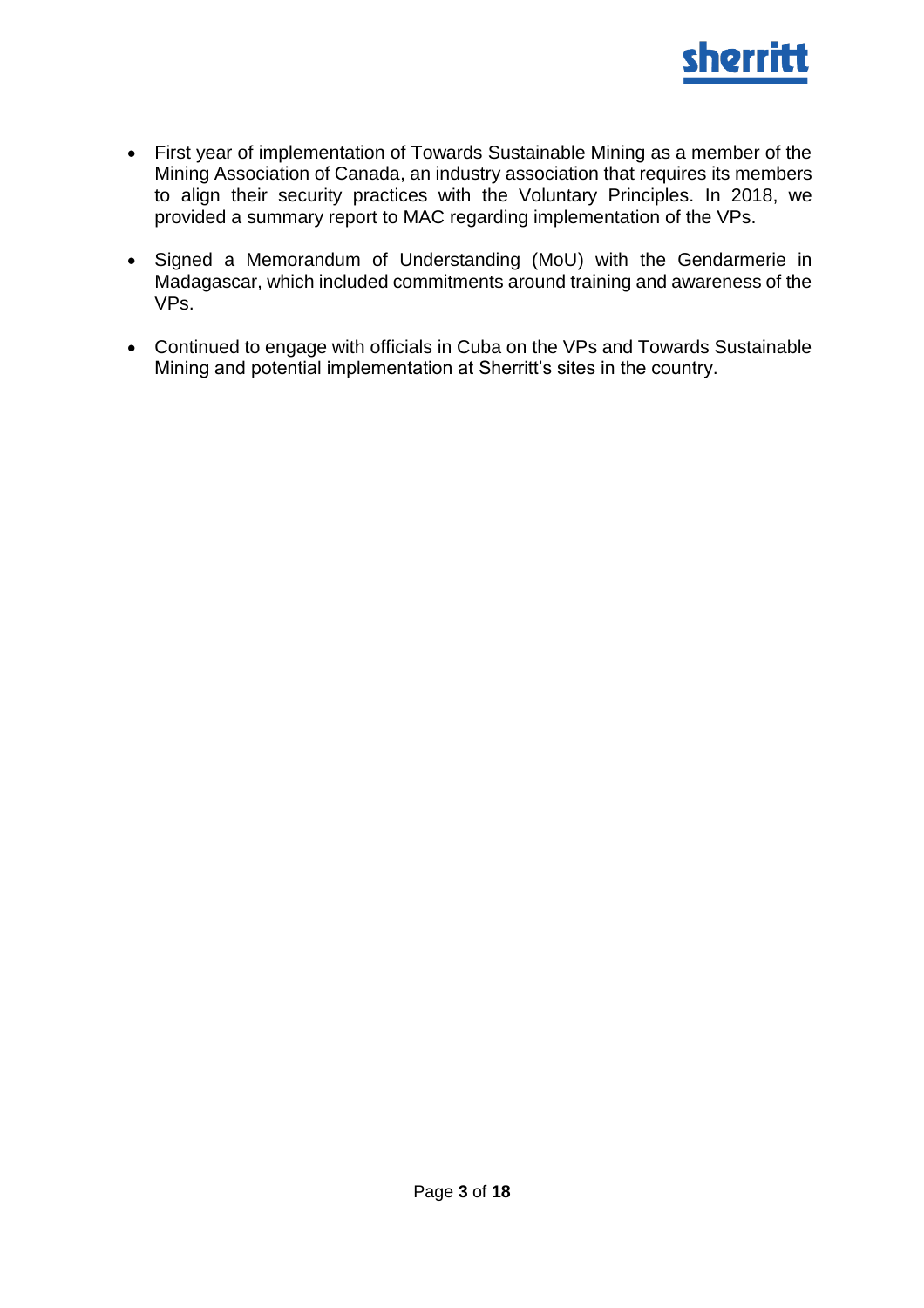

## **Reporting Content**

## **A. Commitment to the Voluntary Principles**

## *Statementof commitmentor endorsement of the Voluntary Principles*

Sherritt's President and CEO, David Pathe, asserts the Company's commitment to the VPSHR in Sherritt's Security Policy:

"As part of Sherritt's sustainability commitment, we endeavour to uphold international sustainability standards in all aspects of our business, including security. To this end, Sherritt participates as an active member of the Voluntary Principles Initiative and promotes and supports the implementation of international human rights and security-related standards and good practice at all of our operations."

Sherritt is committed to implementing the Voluntary Principles across all of its sites. This commitment is communicated publicly in the Company's 2017 Sustainability Report, published in June 2018: [http://sustainability.sherritt.com/2017/providing-a](http://sustainability.sherritt.com/2017/providing-a-safe-and-rewarding-workplace/content#site-security)[safe-and-rewarding-workplace/content#site-security.](http://sustainability.sherritt.com/2017/providing-a-safe-and-rewarding-workplace/content#site-security) Sherritt has also made all of its Annual Reports to the Voluntary Principles public.

2018 marked Sherritt's first full year as a member of the Mining Association of Canada and is implementing their Towards Sustainable Mining program. MAC member companies that rely upon private or public security forces have committed to implementing a human rights and security approach consistent with the VPs and based on a determination of risk at mining facilities that they control. Furthermore, MAC members with international mining operations will report on their implementation annually in MAC's TSM Progress Report.

#### *Engagement in the Voluntary Principles Initiative (VPI)*

Sherritt attended the Voluntary Principles Plenary in Washington D.C. in March 2018. Sherritt joined the Mining Association of Canada (MAC), a national industry association that announced a membership commitment to implement the Voluntary Principles in 2017.

Sherritt's participation in the UNICEF Canada-led Child Rights and Security Working Group established to focus on security-related impacts on children caused by the extractive sector resulted in the publishing of the Child Rights and Security Handbook in February 2018 (available here: [https://www.unicef.ca/sites/default/files/field\\_\\_files/FINAL\\_CRS%20Handbook%20%](https://www.unicef.ca/sites/default/files/field__files/FINAL_CRS%20Handbook%20%28ENGLISH%29_February%202018.pdf) [28ENGLISH%29\\_February%202018.pdf\)](https://www.unicef.ca/sites/default/files/field__files/FINAL_CRS%20Handbook%20%28ENGLISH%29_February%202018.pdf).This is in addition to the 2017 Child Rights and Security Checklist designed to assist governments and companies assess the degree to which their security frameworks respect children's rights.

## *Transparency*

All MAC members that rely on private and public security forces are expected to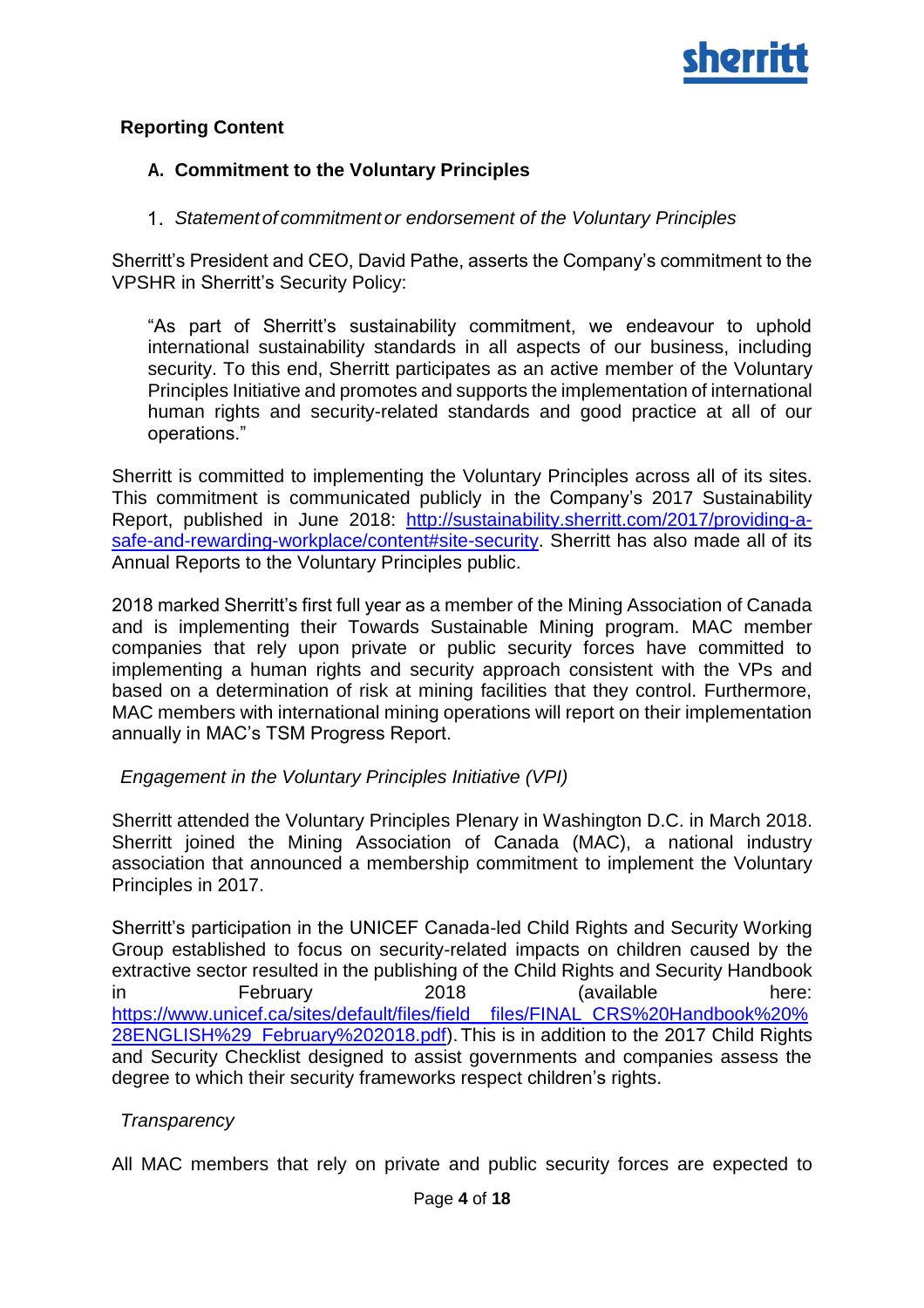

implement a human rights and security approach aligned with the Voluntary Principles and report on their implementation annually in MAC's Towards Sustainable Mining Progress Reports. While MAC is not requiring members with Canadian operations to implement the VPs due to Canada being a low-risk jurisdiction, Sherritt continues to implement the principles at our Fort Saskatchewan refinery. The latest TSM Report, which includes the VPs reports by members, is available here: [http://mining.ca/towards-sustainable-mining/tsm-progress-report.](http://mining.ca/towards-sustainable-mining/tsm-progress-report)

As noted, Sherritt's public Sustainability Report includes a section on site security and human rights. Sherritt elects to report Core Option against the Global Reporting Initiative (GRI), which includes indicators on grievances and human rights. This information is available at [sustainability.sherritt.com.](http://sustainability.sherritt.com/2017/)

*Promoting awareness of the Voluntary Principles throughout the organization or government, including within the value chain*

Responsible sourcing requirements imposed by downstream customers onto both miners and refiners became much more prevalent in the last year, particularly in the cobalt industry. Leading up the announcement of formal standards and initiatives (including the Cobalt Institute's Responsible Assessment Framework launched in early 2019), Sherritt's Sustainability department worked with Marketing and Investor Relations to ensure nickel and cobalt customers and investors had appropriate information regarding human rights and our commitment to the Voluntary Principles.

Sherritt continues to collaborate with the company's Cuban joint venture (JV) partner involved in the marketing and sale of cobalt to develop a strategic approach for meeting the growing customer requirements for demonstrating responsible production from upstream mines and refineries. Customer requirements include demonstrating that the company has adequate policies, procedures and processes in place to respect human rights throughout the supply chain, including with security providers. Such requirements provide Sherritt and its Cuban partner with additional impetus to align with the Voluntary Principles.

In Madagascar, Ambatovy convened an internal committee made up of employees from Security, Human Resources, Mine Operations, Sustainability and Supply Chain Management for the purpose of managing and enhancing security at the mine site. This group facilitates two-way communication across the division, including contractors. Ambatovy also developed a training program for suppliers and subcontractors on UNICEF's Children Rights and Business Principles, which included creating an action plan for respecting children's' rights. The first round of training was rolled out before the end of 2018 and at time of writing this report, 14 sessions had been completed with approximately 150 employees designated by Ambatovy's supplier and contractor companies participating in the sessions. They will then share the knowledge and information gained with their colleagues in a cascade manner. The rationale for delivering this training was to ensure participants understood the content of Ambatovy's management system and policies and that undue risk regarding children can and should be avoided.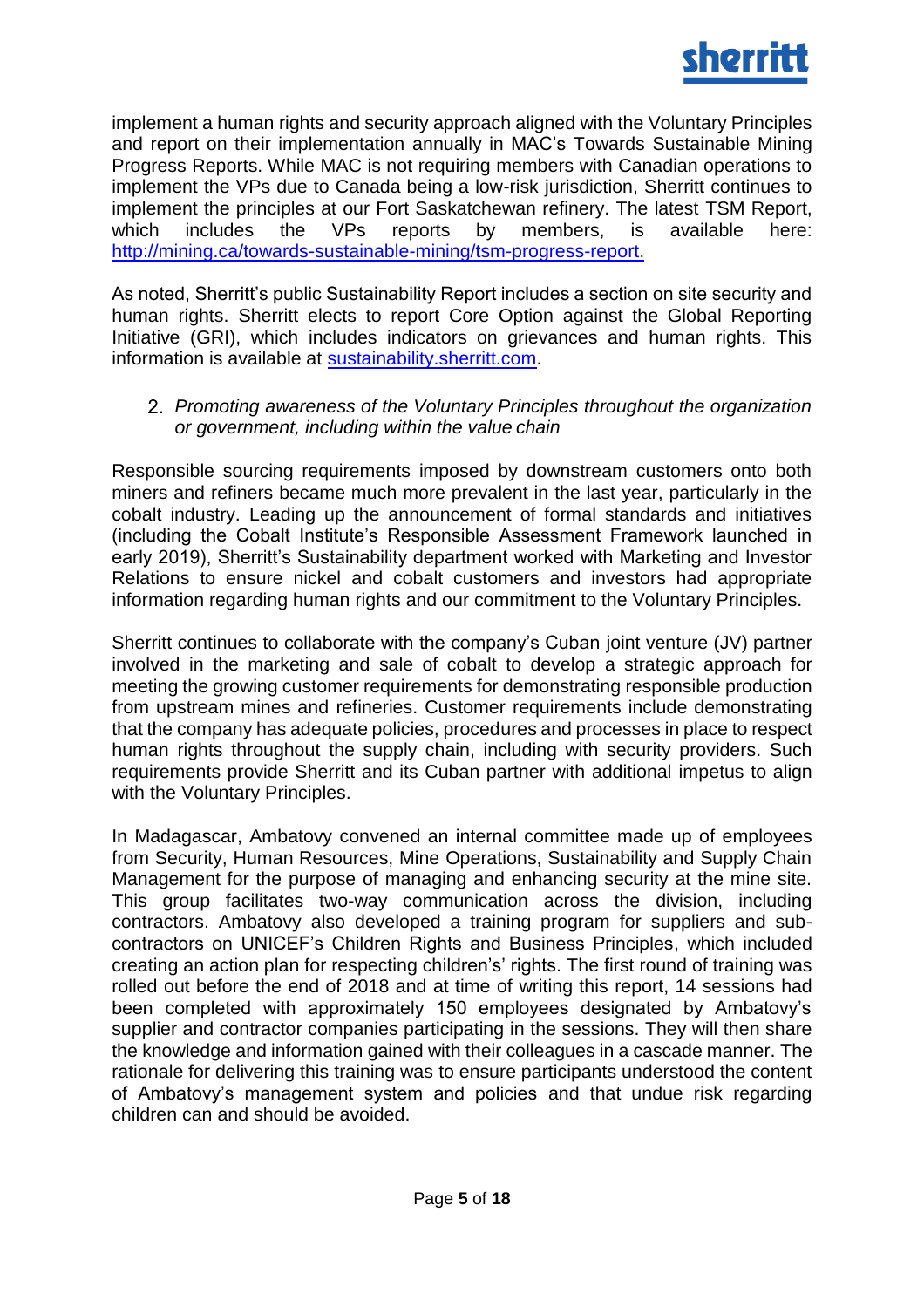

#### *Promoting and Advancing the implementation of the Voluntary Principles Internationally*

Since joining MAC, Sherritt has made a considerable effort to align its Cuban operations with MAC's Toward Sustainable Mining (TSM) requirements. These efforts continued in 2018. Sherritt's Director, Environment, Health, Safety and Sustainability made a presentation at an annual industry conference in Varadero called The International Congress of Mining and Metallurgy MINEMETAL2018, September 25- 27, 2018. The presentation, which promoted the implementation of TSM, included Sherritt's commitment to the VPSHRs. As alignment with the Voluntary Principles is a MAC requirement, Sherritt hopes this will help further the conversation on the implementation of the Voluntary Principles with its Cuban partners and the Cuban government.

In Madagascar, Search for Common Ground (SFCG), a non-profit with the mission to end conflict, launched a new project to promote the VPs and increase trust and collaboration among local actors, targeting those along the mine's pipeline with funding from the British Embassy. This project is the second phase of one funded two years ago. Phase II got underway in 2018, but the majority of the work is to occur in 2019. The project includes participatory theatre and dialogue, similar to what occurred in Phase I.

In October, a staff member from Ambatovy engaged in human rights and community relations participated at the ICMM Forum on Partnerships and Collaboration for Sustainable Development in London. The President SFCG, along with Ambatovy, presented on strengthening company-community relations to build trust in a session called "Partnering to Promote Peace, Stability and Inclusive Economic Development."

In 2018, Sherritt hosted a training session sponsored by Mining Association of Canada at Ambatovy. In addition to company employees, representatives from Rio Tinto's QMM operations in the country, the ONE (Madagascar's environmental regulator) and the Chamber of Mines in Madagascar participated. In addition, Rio Tinto QMM delegation visited Ambatovy to learn about the implementation of its environmental, social and community development programmes.

Since risks to children were first identified during the construction of Ambatovy, much work has been done to ensure rights to children are protected. In 2018, Ambatovy organized four workshops on the fight against child labor in communities near the Mine (especially, children herding zebu or cattle, and pulling rickshaws in Moramanga), as part of Ambatovy's involvement with the child protection network in Moramanga.

Ambatovy also organized a community soccer tournament with communities neighboring near the Mine by the Security and CSR Departments in order to strengthen company-community relations. Approximately 11,000 people were in attendance. In addition to building strong community relationships, the tournament is an opportunity for Ambatovy to convey key messages around health and wellness, children's rights, and safety and security.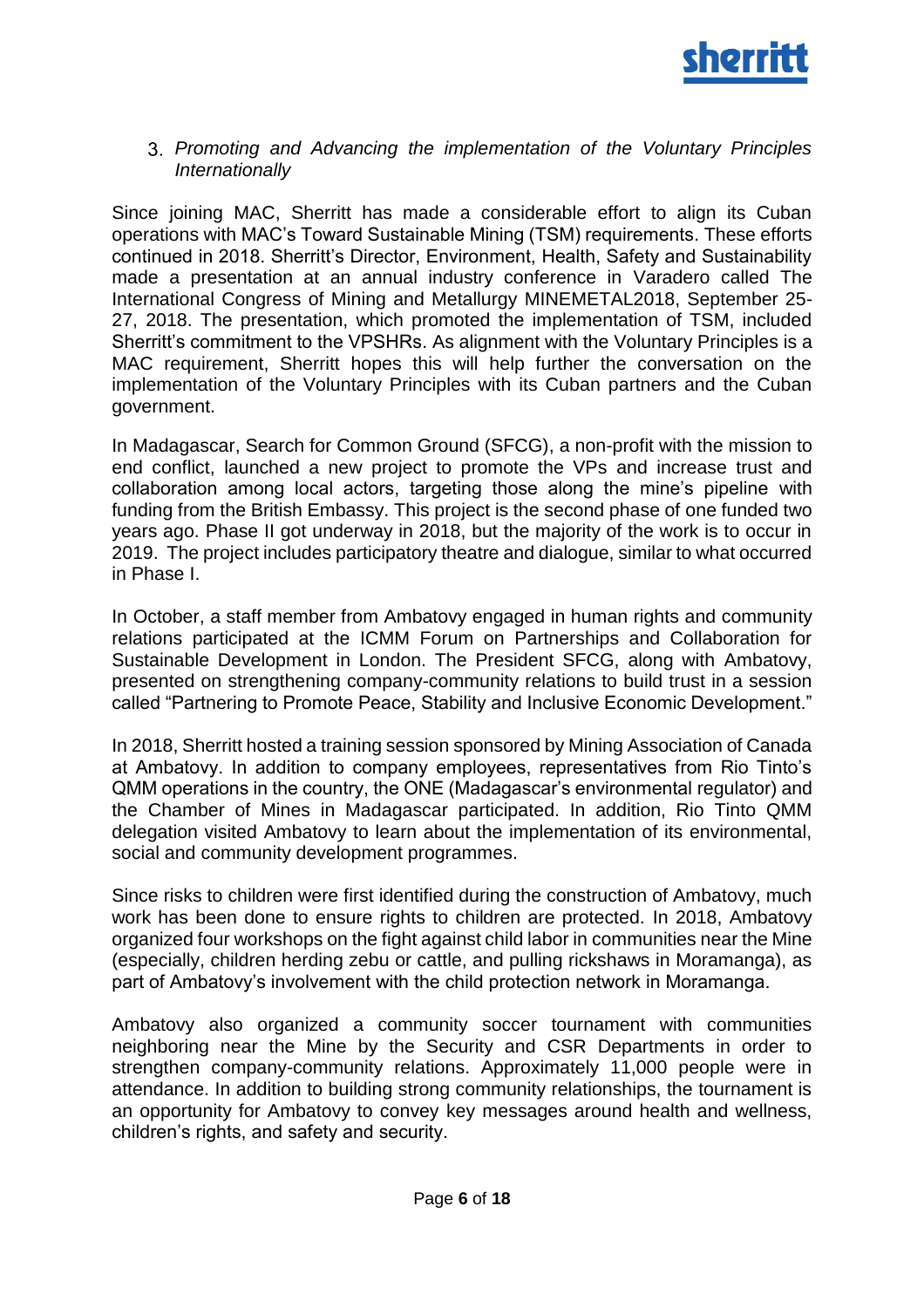

On behalf of the Northeast Region Community Awareness Emergency Response (NRCAER), the Fort Site was asked to work with the local RCMP on the development of a Security Management Plan industry best practice document for the region. NRCAER is mutual aid emergency response association whose members include emergency management professionals, pipeline companies, chemical transporters, industry and area municipalities. Fort Site Security personnel participated in the Industrial Security Intelligence initiative in May with the objective of creating an industry network to share experiences and best practices. In December, Sherritt attended the Management Team meeting for the Northeast Region Community Awareness Emergency Response group, which includes other local industry members. Sherritt presented on the Voluntary Principles on Security and Human Rights, its adoption at the local level and a summary of initiatives and efforts across the corporation.

In 2018, the Fort Site incorporated the VPs into mandatory site safety orientation for all new employees and visitors for any duration.

Sherritt is a participant in the newly formed Canada Working Group (CWG) on the VPs, which includes members from industry, NGOs, and government (GAC), MAC and a representative from the Mining Security Working Group, which met twice during the year. Most or all of the industry participants have international operations.

Sherritt's Security Advisor attended the MAC Mining Security Working Group (MSWG) in May. The overall goal of the MSWG is to create a strong network of industry professionals through sharing of experiences, best practices, and practical strategic and operational-level solutions to mining security issues.

#### **B. Policies, Procedures, and Related Activities**

*Relevant policies, procedures, and/or guidelines (or any changes thereof from the previous reporting year) to implement the Voluntary Principles*

Sherritt's corporate Human Rights Policy explicitly states that the Company will "ensure the security arrangements for our operations respect human rights and are consistent with the VPSHR." Sherritt's Security Policy affirms the Company's commitment to strive to create a safe and secure business environment, and conduct security operations in compliance with local, national and international legal requirements, international security standards and law enforcement principles, and in alignment with the Voluntary Principles.

Sherritt's sites work to comply with the corporate Security and Human Rights Standard, which is supported by a series of Security and Human Rights Procedures, including:

- Procedure for Entering Agreements with Private Security Service Providers
- Procedure for Entering Agreements with Public Security
- Procedure for Reporting and Investigation of Security Related Incidents
- Procedure for Use of Force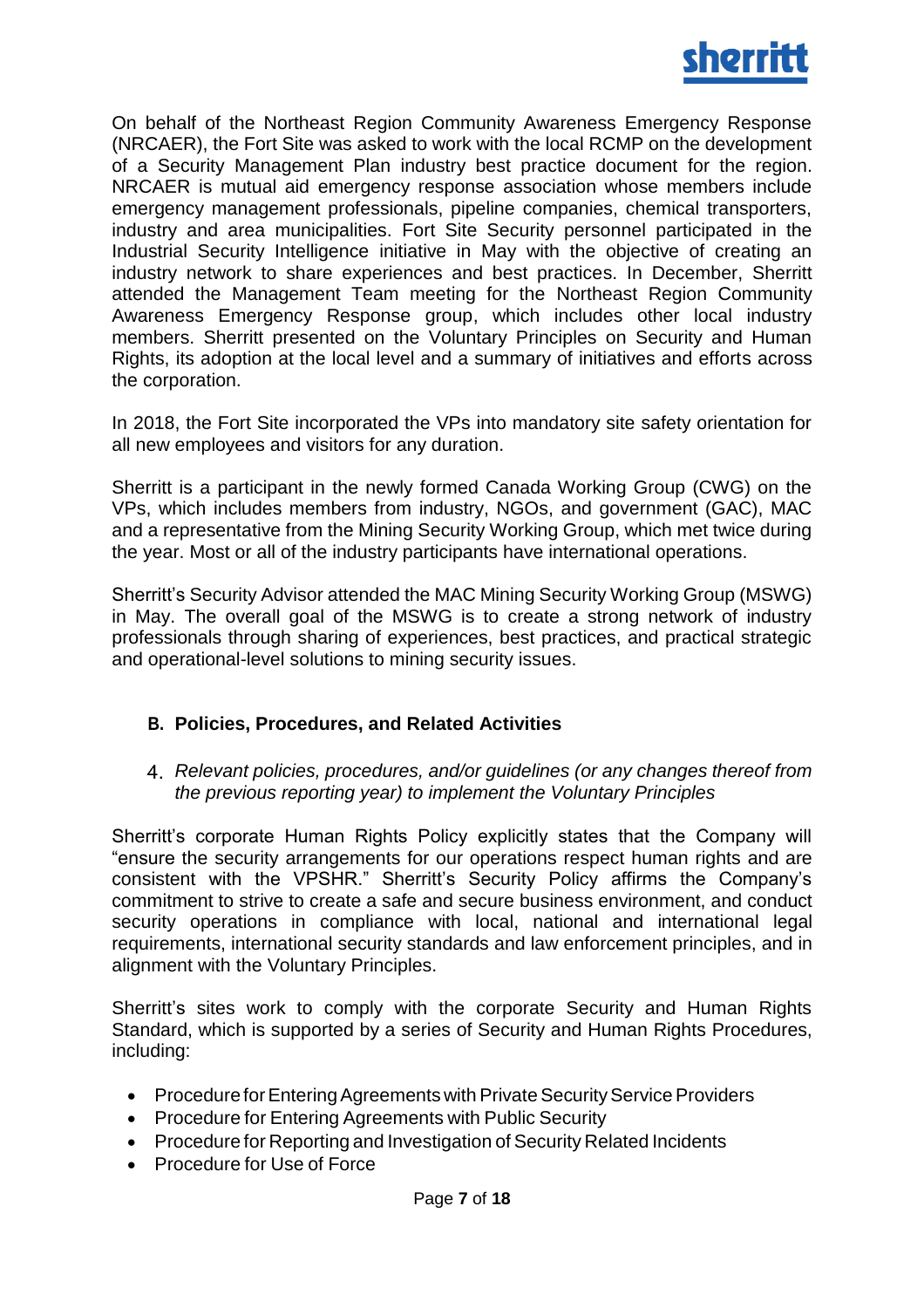

- Procedure for the Protection of Providers of Confidential Information
- Procedure for Apprehension and Transfer of Suspects to Public Custody

Sherritt's Director, Environment, Health, Safety and Sustainability, based in Sherritt's Corporate office, is responsible for the maintenance and regular review of the Procedures, and the sites are responsible for adopting the various Procedures, according to their risk profiles. Regular calls are scheduled with site Security Managers, and security KPIs, including implementation and promotion of the VPs are reported quarterly to Sherritt's Board of Directors' EHS&S Committee.

Sherritt is currently undergoing a review of its Human Rights Policy and associated standard to ensure they remain best practice and adequately demonstrate Sherritt is a responsible supplier as it pertains to human rights and security. Any amendments to the policy will be issued in 2019.

*Company procedure to conduct security and human rights risk assessments.*

Security and human rights risk assessments are conducted according to the risk profile of all sites. The risk profile of a site is determined using a set of criteria including, but not limited to: the host country's control of corruption, rule of law, political stability, and conflict situation. Located in Madagascar, Ambatovy is considered a high-risk site, while Cuba-based operations fall into the moderate-risk category and Sherritt's refinery in Alberta, Canada, is in the low-risk category. Sherritt's Security and Human Rights Standard stipulates that all high-risk sites must complete a risk assessment on an annual basis and all low- to moderate-risk sites must complete a risk assessment on a triennial basis. As part of the security and human rights risk assessment, the sites must analyze both security risks to the Company (e.g. the level of crime and violence in the area of operation), as well as human rights risks to the rights holders (e.g. the history of abuse of human rights by security forces).

No human rights and security risk assessments were carried out Ambatovy or in Cuba in 2018. In 2019, a risk assessment is scheduled. This is in support of new, external responsible supply chain initiatives that are newly launched or forthcoming. In October 2018, an external third-party conducted an independent assessment of the policies, procedures, and practices used by Sherritt's Fort Saskatchewan refinery to verify that the systems comply with the requirements of the Voluntary Principles on Security and Human Rights (VPSHR) and UNICEF's checklist on Security and Children's Rights. The assessment also evaluated in a qualitative manner the risk faced by the Fort Site in the areas of security-related human rights and community relations insofar as this area may affect the security-related human rights risk profile of the company.

Security at a mine site/refinery is a function of three elements:

- 1. the physical security provided by the security or asset protection departments;
- 2. the overall relationship with the surrounding communities; and,
- 3. the overall respect for the rule of law and the strength of institutions that enforce the law (i.e., public security, the judicial system) within the particular area or country where the mine/refinery is located.

Overall the Fort has made significant advancements in implementing the VPSHR on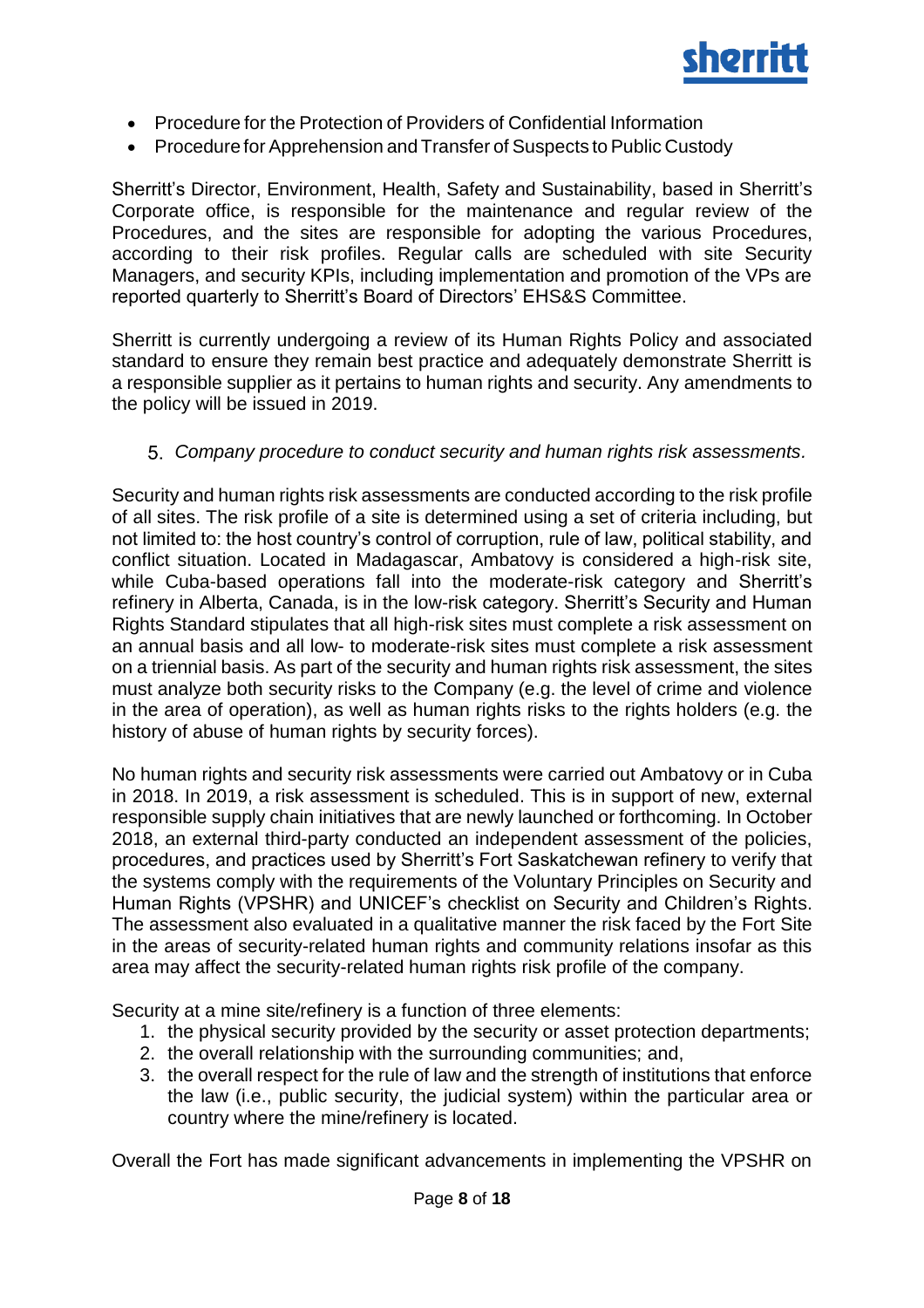site since the baseline assessment in 2013. The site scored 89% completion rate. Section C.13 includes more information on the results of the assessment.

One recommendation was made that pertains to risks assessment for the Fort Site. While the assessment included an analysis of the country and community risk profile, and for a refinery in Canada the risk remains low, the Fort Site would benefit from an updated risk assessment of potential scenarios that could arise on site (like a disgruntled worker, for example) to identify current or needed measures in place to reduce the likelihood of security officers committing a human rights violation while managing the situation.

*Company process for recording and reporting credible allegations of security related incidents with human rights implications by public or private security forces*

All Sherritt sites are required to adopt the Company's Procedure for Reporting and Investigation of Security Related Incidents. The Procedure includes a classification of security incident levels (from levels 1-5, with 5 being the most critical). Allegations of human rights-related violations fall into incident levels 4 and 5 and require immediate notification to Security Management, the Site General Manager, Country Manager/Director, Divisional Vice President, site and corporate Legal Counsel and the Executive Leadership team. Host government authorities must be notified immediately in the case of a fatality, an injury and/or property damage. Similarly, any allegation of a security and human rights violation involving public security on site must be documented and reported to authorities.

Sherritt's security and human rights training program includes instruction on how to report a human rights risk or violation. Employees may report to their immediate supervisor, to Human Resources, or through anonymous telephone or electronic reporting mechanisms. External stakeholders can lodge complaints, including potential human rights violations, through Sherritt's local grievance mechanisms. At Ambatovy, there is a formal community grievance mechanism in place that includes an external grievance committee, comprising respected members of local communities. The committee meets quarterly to review the grievance management process and resolutions, and to provide feedback and suggestions for improvement to management. In addition, the existing Security Convention between the Ambatovy Joint Venture and the Gendarmerie Nationale of Madagascar outlines the grievance process for allegations of human rights abuse affecting the site. Reporting of allegations may be made directly to security management or any other responsible party and an investigation will be conducted.

In 2018, the drafting of the grievance mechanism that was initiated in 2017 at the Fort Site was finalized. It will be rolled out site-wide in 2019. The mechanism aligns with Sherritt's Grievance Mechanism Standard. The 2019 roll-out and training will include making external stakeholders aware of its existence and promoting its use.

In Cuba, there is a state-run system where citizens can file complaints against an entity, organization or enterprise whose activities they feel are adversely affecting their well-being. Commissions are set up to investigate grievances and develop action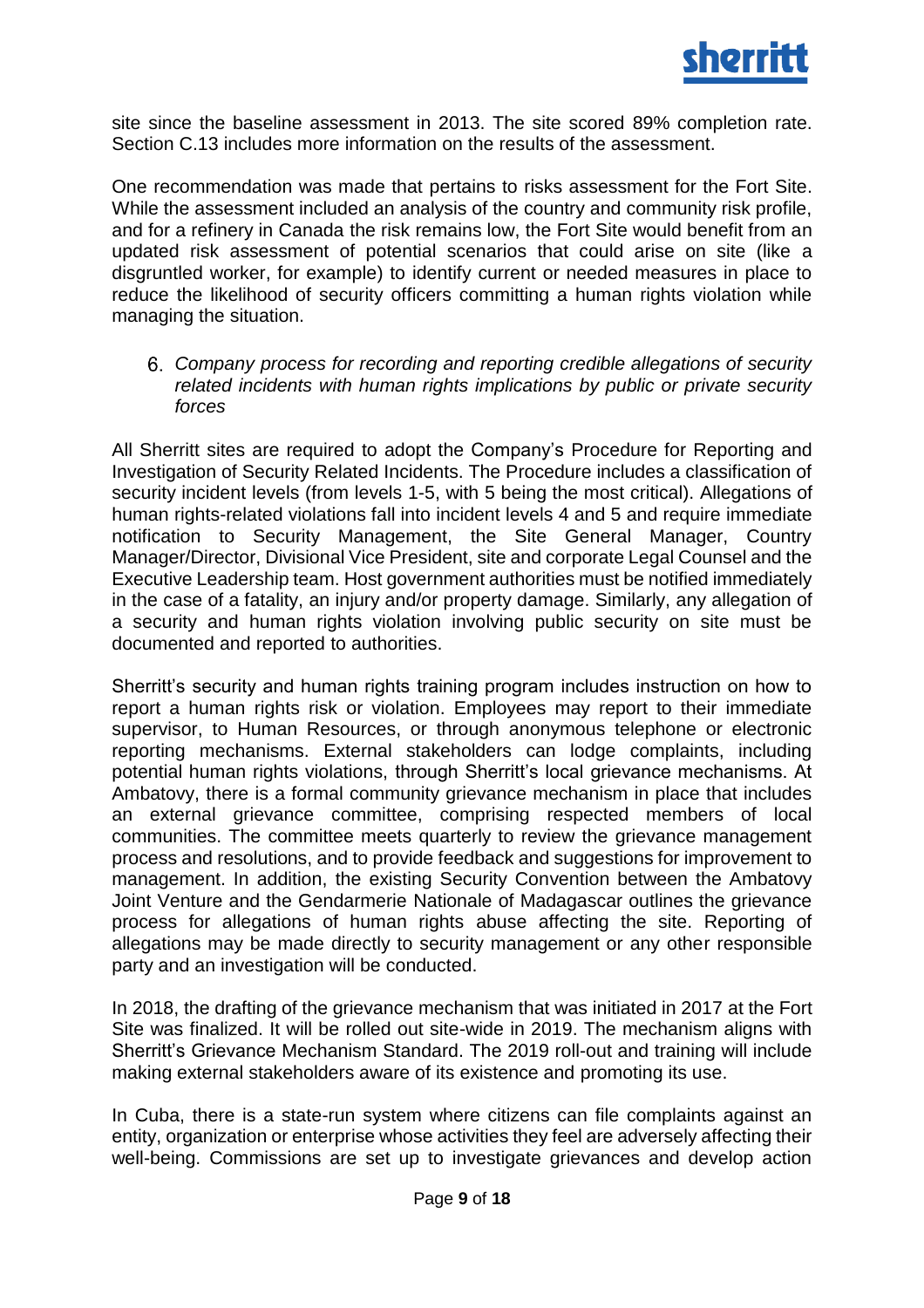

plans to address them.

*Company procedure to consider the Voluntary Principles in entering into relations with private security providers.*

Sherritt contracts security officials and/or private or public security providers at its sites in Canada, Cuba and Madagascar. In Canada, the Fort Saskatchewan site is licensed by the Alberta Solicitor General to operate a private security force, comprised of Sherritt employees whom hold security licenses, and contracts a private third-party security provider. In Madagascar, Ambatovy has full-time security staff and has contracts with four separate private security providers to provide services to the processing plant and refinery, the mine site, and related facilities. In addition, Ambatovy receives support from Malagasy public security forces, including the Gendarmerie, the Police and the Military. In Cuba, security is provided by a stateowned security company, with management oversight.

Due to the various security arrangements of its sites, Sherritt has established procedures for entering into agreements with both private and public security. These procedures include specific contractual requirements, such as compliance with Company policies and procedures, relevant host country laws and regulations, international codes of conduct for law enforcement officials and the VPSHR.

Sites with private security (either in-house or contractor) are required to demonstrate that security personnel have been screened (to the extent possible) for past human rights' abuses and criminal records, and trained on security and human rights and the use of force. Sites must also take measures to ensure the proper handling and storage of security equipment. To ensure compliance in these areas, sites are required to measure and report on contractor performance on an annual basis, using a set of agreed-upon key performance indicators.

Sites with public security providers must take measures to ensure that public security administration does not assign public security officers who have been subject to credible allegations or violations of human rights to the sites. Such measures include contractual requirements and the tracking of personnel assigned to the site. Sites must also seek proof of human rights and use of force training completed by personnel assigned to the site. Where training is viewed as inadequate, the sites must provide support for training in these areas. Under no circumstances are sites to transfer lethal equipment to public security and the transfer of non-lethal equipment must be made under an explicit set of conditions regarding how the equipment should be stored, handled and used.

*Company procedure or mechanism to address security-related incidents with human rights implications by public/private security forces relating to the company's activities.*

Sherritt has a zero-tolerance policy for security and human rights-related violations at its sites and takes measures to enforce its policies and procedures to avoid such violations from occurring. In the event of an allegation of a human rights violation involving public or private security personnel, a complete internal investigation must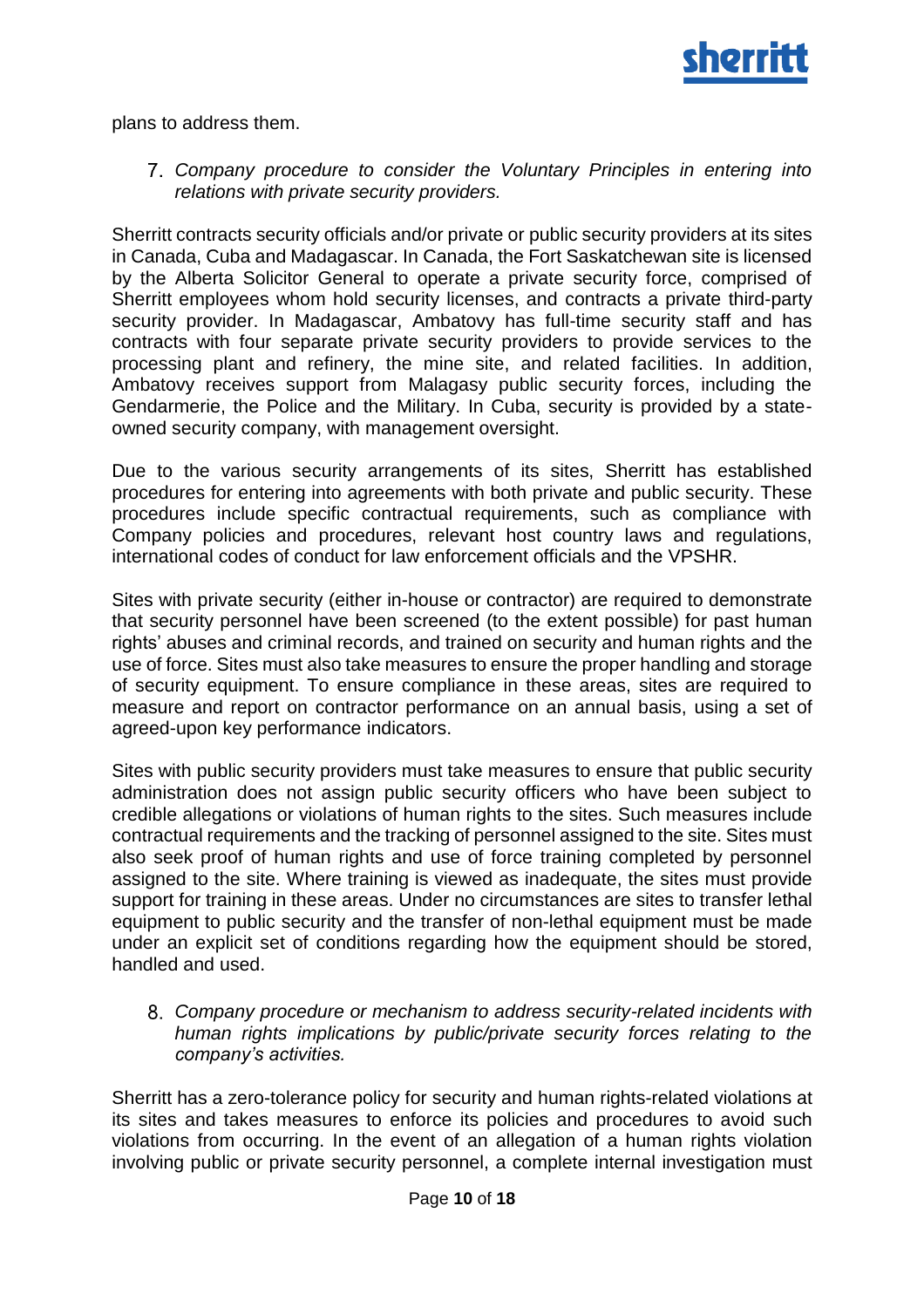be conducted to understand what occurred, the potential liabilities, what controls are in place and what additional controls are needed to prevent a similar incident from occurring in the future. Corporate Legal Counsel will assign an investigation team comprised of departments that are not directly involved in the incident. In cases involving public security, the Company will advocate for an external investigation and subsequently follow up on the findings.

There were no other allegations of human rights and security-related violations at any of the Sherritt sites in 2018.

## **C. Country Implementation**

## *Overview of country operations selected for reporting.*

Sherritt's Oil and Gas, and Power (OGP) operations in Cuba, the Moa Joint Venture in Fort Saskatchewan, AB, Canada (Fort Site) and Cuba (Moa), and the Ambatovy Joint Venture in Madagascar are included as part of this report.

*Engagements with stakeholders on country implementation.*

As mentioned in sections A.2 and A.3., Sherritt engaged with the Cuban government to promote the implementation of the Voluntary Principles in Cuba.

In Madagascar, Ambatovy continues to partner with Search for Common Ground (as referenced in section A.3) to improve communication and dialogue between Ambatovy and its communities of impact, and to promote the UN Guiding Principles on Business and Human Rights and the Voluntary Principles with stakeholders in Madagascar.

In Canada, Sherritt continues to participate in the UNICEF Canada-led Child Rights and the Security Working Group to help identify, prevent and mitigate security related impacts on children in the extractive sector. See section A.1 for additional information.

*Voluntary Principles considerations in the selection of private security providers and formulation of contractual agreements with private security providers, as well as an arrangement with public security forces.*

As detailed above, Sherritt has specific procedures on entering agreements with private and public security. For information on the selection of security contractors and formulation of associated contractual agreements, please see B.7.

Ambatovy's contracts with its private security providers include required compliance with the Voluntary Principles. A new contract was signed in 2018 and the Voluntary Principles were incorporated including outlining clear expectations regarding training and screening requirements.

In 2018, Ambatovy formalized a Memorandum of Understanding with Madagascar's Gendarmerie Nationale, in line with the Voluntary Principles requirements for security arrangements with public security providers.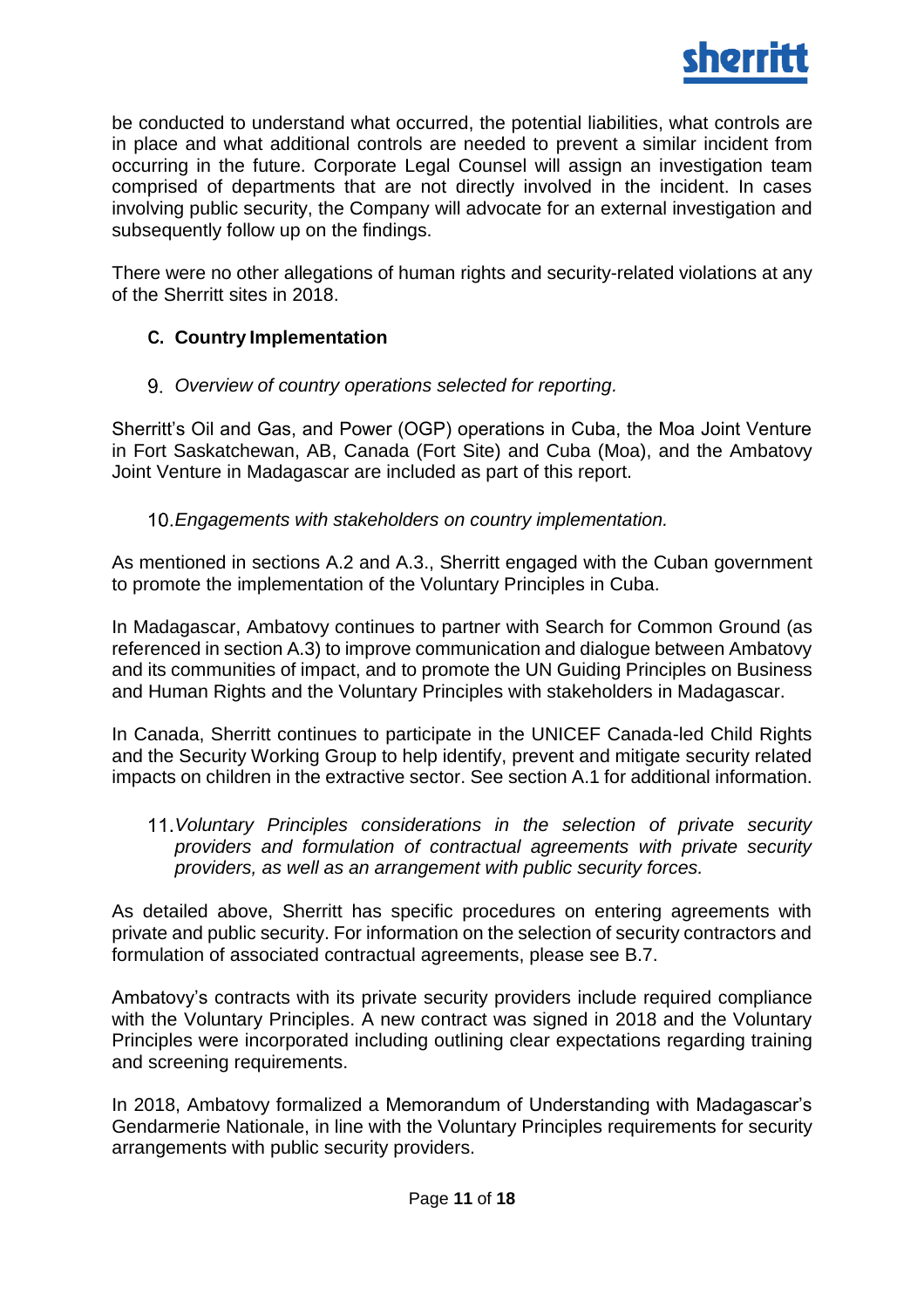

In Canada, Sherritt's Fort Saskatchewan site has an agreement in place with its private security provider, which incorporates the requirements of Sherritt's Procedure for Entering into Agreements with Private Security Providers. This includes a provision for the ongoing identification of training programs that will meet site level needs and Voluntary Principles requirements. It should be noted that training programs were already quite comprehensive. Applicants for a security-workers license in Alberta must successfully complete a mandatory training course or provide proof of equivalent training in order to qualify for a security license. Training includes a module on the Canadian Charter of Rights and Freedoms, arrest, search and seizure, the Criminal Code of Canada, and the use of force.

The Fort requires that all of its Security guards (both employees and contractors) be licensed with the Solicitor General, as per Alberta law. The Alberta Solicitor General's licensing requirement mandates all Security personnel have a criminal record check completed with local law enforcement. This check includes the local database, Canadian Police Information Centre and the Vulnerable Sector. In 2018, the licenses for all employee and contractor guards (including spares) were current.

The Fort Saskatchewan site requires that all guards be licensed with the Alberta Solicitor General as per Alberta's provincial law. The Alberta Solicitor General's licensing requirement mandates that all security personnel have a criminal record check completed every two years.

Sherritt's Cuban operations have yet to incorporate specific VPSHR-related requirements into the contract with its security provider. The incorporation of any VPSHR-related requirements into the working arrangement with the state-owned security provider in Cuba will first require awareness building around the VPSHR with the Sherritt's state-owned joint-venture partners and the Cuban government, more broadly. Such outreach efforts began in 2016. Sherritt will continue to work to meet directly with the state-owned security provider in Cuba to discuss the Voluntary Principles, with the initial focus in the country being on the implementation of TSM.

*Examples of supporting outreach, education, and/or training of (i) relevant personnel, (ii) private security, (iii) public security, and/or (iv) civil society (e.g., local NGOs, community groups).*

Ambatovy and Fort Saskatchewan both require their security contractors to train personnel prior to sending them to the sites. In the case of Fort Saskatchewan, the security contractor must ensure security officers have completed security officer training that includes use of force principles and guidelines. In addition, the site provides annual refresher training on security and human rights.

At the Fort Site, all permanent security guards (employee and contractor) receive the VPSHR and Use of Force induction training prior to beginning work on site. The site also provided all of its guards with a two-day Verbal Judo/Tactical Communications Course that included techniques to de-escalate situations and avoid violent confrontations in 2018. This training aligns with the "Procedure for Use of Force", and represents the second stage in the Use of Force Model (Canadian Correctional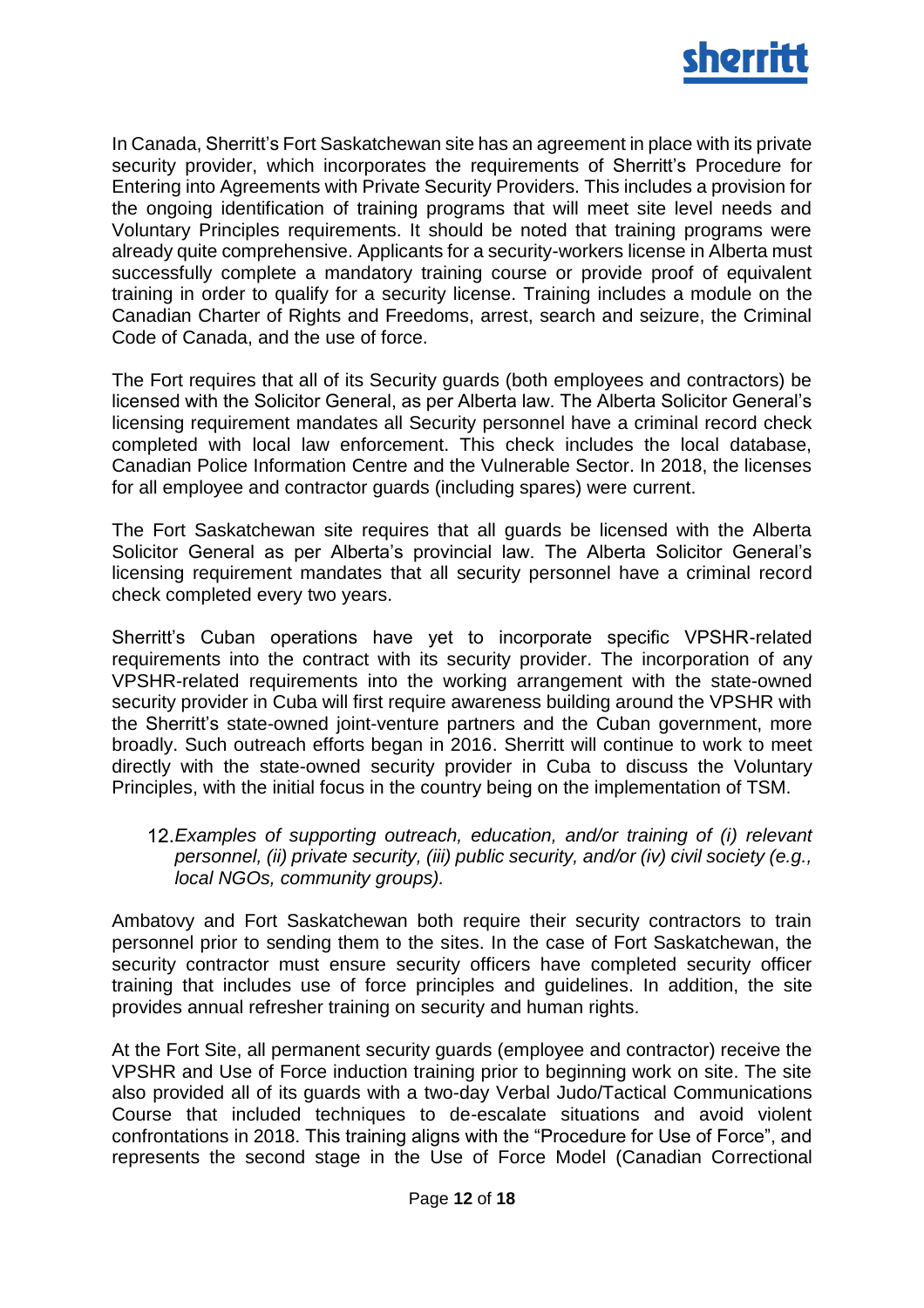

Services). The two-day training is based on the VPSHR training developed for VPSHR members by the VPs Training Project Group, with representatives from Barrick, Rio Tinto, Fund for Peace, Search for Common Ground, PACT, the Canadian and US governments, IFC, ICRC, and DCAF. It is a comprehensive course that includes: 1) VPSHR framework; 2) Ethics and Human Rights; 3) Roles and responsibility of security personnel; and 4) Human rights and use of force. The third-party assessor in 2018 indicated the Verbal Judo course was effective, based on guards demonstrated understanding of how to de-escalate a situation with dialogue. They also demonstrated a good understanding of how to report a violation of someone's rights or misconduct. The Security Advisor is looking to provide guards with a more advanced training on the powers of arrest, use of force, and the criminal code of Canada. He has also requested that the guards prepare presentations on the VPHSR and deliver it back to the team. This activity should help to improve overall comprehension of the Voluntary Principles among security guards.

At Ambatovy, the security provider conducts training on human rights, the Voluntary Principles and the use of force prior to sending guards to site. Site security personnel also receive annual refresher training on the Voluntary Principles. In 2018, Ambatovy provided Advanced Criminal Investigation Training to the Gendarmerie to improve investigative skills into security incidents and fraud. The Security Manager, or designate, holds monthly meetings with the Commandant of the Gendarmerie at which the Voluntary Principles are discussed. The site engaged with the Gendarmerie's command to discuss awareness raising of use of force procedures with the Gendarmes. Ambatovy has sponsored a number of third-party training workshops on the Voluntary Principles for public security in the past, and is looking to work with the ICRC to organize two to three large training sessions a year with representatives of the gendarmerie, police, civil society and other groups interested in security and human rights issues for 2019.

During the year, Ambatovy restructured the security department on site in order to improve the effectiveness and efficiency of security operations. Basic skills continued to be reinforced through drills and field training.

In November 2018, Sherritt convened a working session of Sustainability personnel across the business, including representatives from all sites and Cuban employees from Sherritt's JV partner at Moa. During the session, a number of sustainability related topics were discussed, including Sherritt's performance on human rights, the implementation of TSM, and a presentation given by UNICEF Cuba regarding development priorities in the country featuring a partnership between the organization and the company regarding community safety (pertaining to roads). Sherritt continues to have limited ability to influence the adoption of the VPs or the training provided to the site's state-owned security contractor; however, we will continue to build awareness about the Voluntary Principles with our Cuban partners and relevant authorities, as appropriate. Given the increasing requirements by customers and others to provide related performance data and management practices, this will be a broader topic of interest for the Joint Venture into 2019.

*Company procedure to review progress on implementing the Voluntary Principles at local facilities.*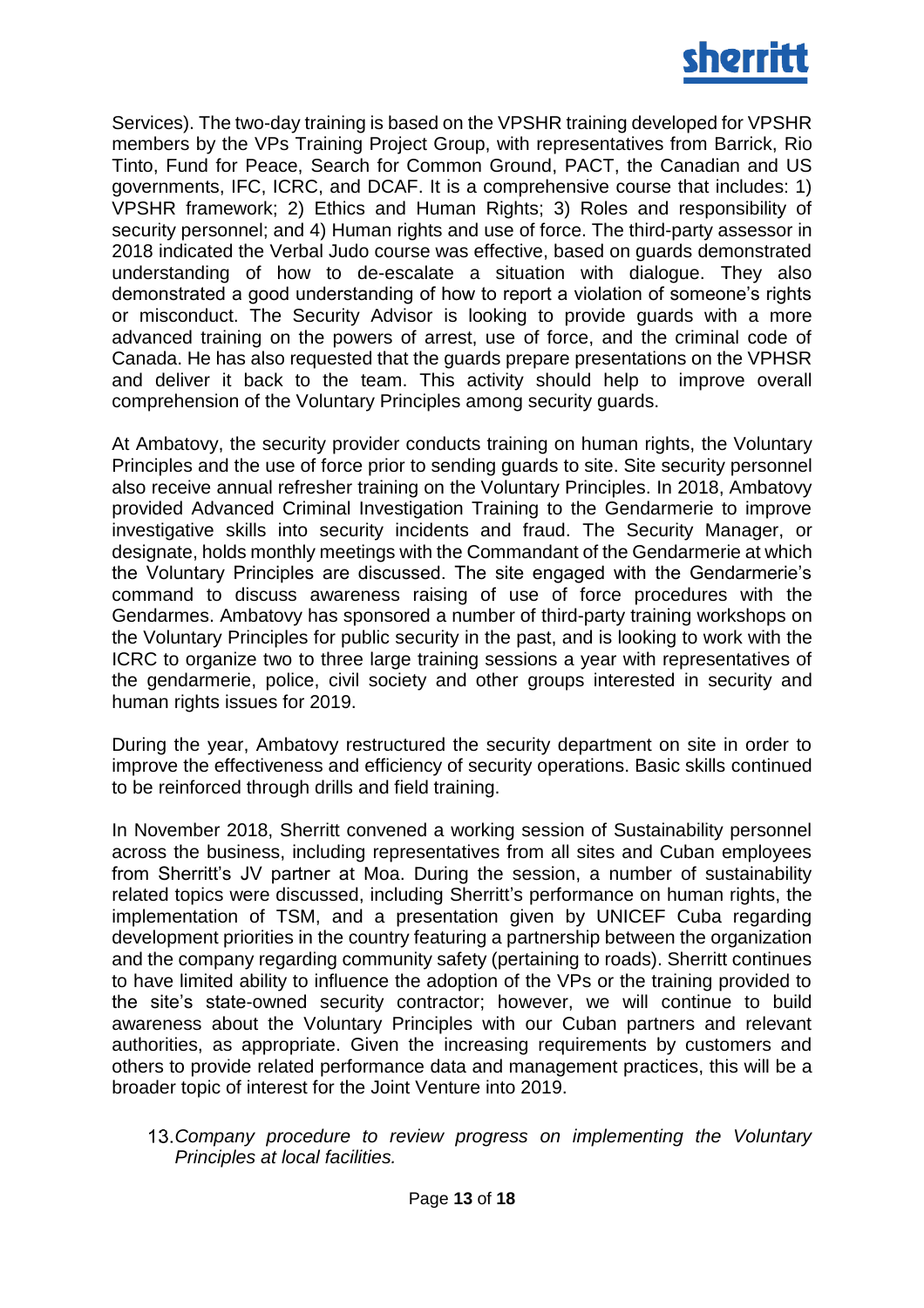

In 2016, Sherritt developed standardized tools for conducting a site-level gap analysis against the company's Security and Human Rights Standard and implementing plans to address identified gaps. These tools were rolled out to the sites as part of Sherritt's broader Sustainability Framework Implementation Plan for designing and implementing company-wide minimum standards across sustainability-related functions, including security and continue to be in use. In 2019, subject to any amendments to the policy and/or standard, the gap analysis will be updated and reissued.

In 2018, Sherritt commissioned an external audit of the implementation of the VPs at the Fort Site, as five years had passed since the original baseline assessment and beginning of implementation. Avanzar conducted an independent assessment of the policies, procedures, and practices used by the Fort Site to verify that the systems comply with the requirements of the Voluntary Principles on Security and Human Rights (VPSHR) and UNICEF's checklist on Security and Children's Rights. The assessment also evaluated in a qualitative manner the risk faced by the Fort in the areas of security-related human rights and community relations insofar as this area may affect the security-related human rights risk profile of the company.

Overall it was found that the Fort Site has made significant advancements in implementing the VPSHR on site since the baseline assessment in 2013, achieving a completion score of 89%, as indicated in section C.5.

One area that could help to strengthen the management and implementation of the VPSHR on site is the incorporation of security and human rights related responsibilities in security personnel's job descriptions and performance objectives. This helps to ensure accountability for implementing recommended actions to further align with the VPSHR. There is currently nothing in Security personnel's job descriptions specifically related to the implementation of the VPSHR. At the time of the assessment the job descriptions were under review and will be updated to satisfy this finding in 2019.

The risk of private security committing a human rights violation while on duty at the Fort Saskatchewan site is low for a number of reasons: 1) There are strict regulatory requirements in place in Alberta that require screening and training for private security guards; 2) the Security Officers at Fort Saskatchewan are unarmed; and 3) the role of the Security Officers is to monitor and inform of any problems and contact the RCMP should there be any acts of violence or need to arrest on site.

An area of particular strength at the Fort is screening. The Fort requires that all of its Security guards (both employees and contractors) be licensed with the Solicitor General, as per Alberta law. The Alberta Solicitor General's licensing requirement mandates all Security personnel have a criminal record check completed with local law enforcement. This check includes the local database, Canadian Police Information Centre and the Vulnerable Sector. The assessor sighted the licenses for all employee and contractor guards (including spares) and all were current.

One area of notable improvement since the 2013 assessment is the inclusion of compliance with Sherritt's Security Policy and Human Rights Policy.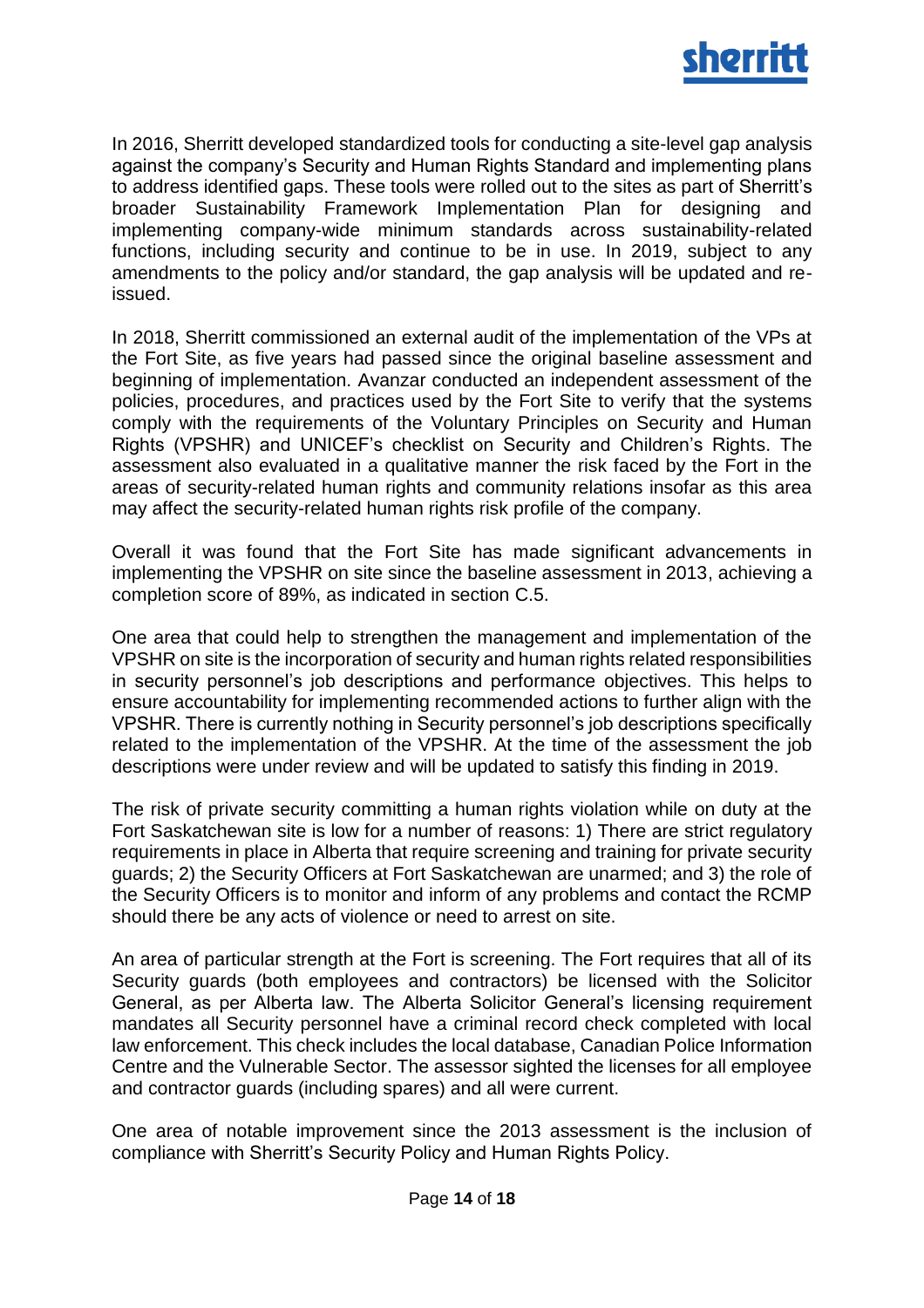

The Fort has an excellent relationship with the RCMP and has engaged them on the VPSHR on various occasions. The site has included information on the VPSHR in presentations made to the RCMP and has reached out the RCMP to assist with future guard training on active shooter scenarios, the criminal code of Canada and citizen's arrest. As noted in Section A.3 the Fort Site, through NRCAER, worked with the RCMP on the development of a Security Management Plan for the region. Work will continue on the development of this plan into 2019.

The Fort Saskatchewan site has been in operation for 60 years and thus is well known in the community. The site has established and maintained good relations with the surrounding community through its involvement in the NRCAER, the NE Capital Industrial Association (NCIA), and the Chamber of Commerce.

In 2017 the site carried out a public consultation program as part of its Environmental Protection and Enhancement Act (EPEA) approval for renewal of the Fort's plant. The consultation was designed to identify and address any concerns raised by external stakeholders on an ongoing basis. The purpose of the engagement was also to make sure that Sustainability was responding to the concerns the community may have and to get a sense of salient issues. Over 400 people interacted with Sherritt and provided feedback. No concerns were raised about security at the Fort. According to the Sustainability Manager, the Fort responded to every stakeholder who contacted the Fort via email, phone or in person or wrote a concern on the tablet during the public perception survey. This response will certainly help to maintain the community's trust in the site going forward.

Sherritt has made a commitment to integrate UNICEF's checklist on Security and Children's Rights in its security and human risk assessments. Sherritt's Human Rights Policy commits to "Respect and treat children as human beings with a distinct set of rights in alignment with the *Convention on the Rights of the Child*."

In practice, the Fort mitigates the risk of infringing upon the rights of the child through its screening practices and by outlining special care that should be taken when apprehending minors. All guards on site are required to go through a vulnerable sector check as part of their criminal background check. The vulnerable sector check is a police information check to see if an individual has a record suspension (pardon) for sexual offences. Vulnerable sector checks were created in 2000 to protect children and vulnerable persons and is governed by section 6.3(3) of the *[Criminal Records Act](http://laws-lois.justice.gc.ca/eng/acts/C-47/FullText.html)*.

Sherritt's procedure on the apprehension and transfer of suspects to public security has a specific procedure outlined for children, which is included in training at the Fort Site. It includes the following: Special care should be taken when apprehending children, specifically:

- 1. Restraint of a child should be avoided
- 2. Children should not be left in the company of a co-offender if that person is an adult
- 3. Children should not be left unattended and should be provided with a safe and secure environment until released to their parents or to the police station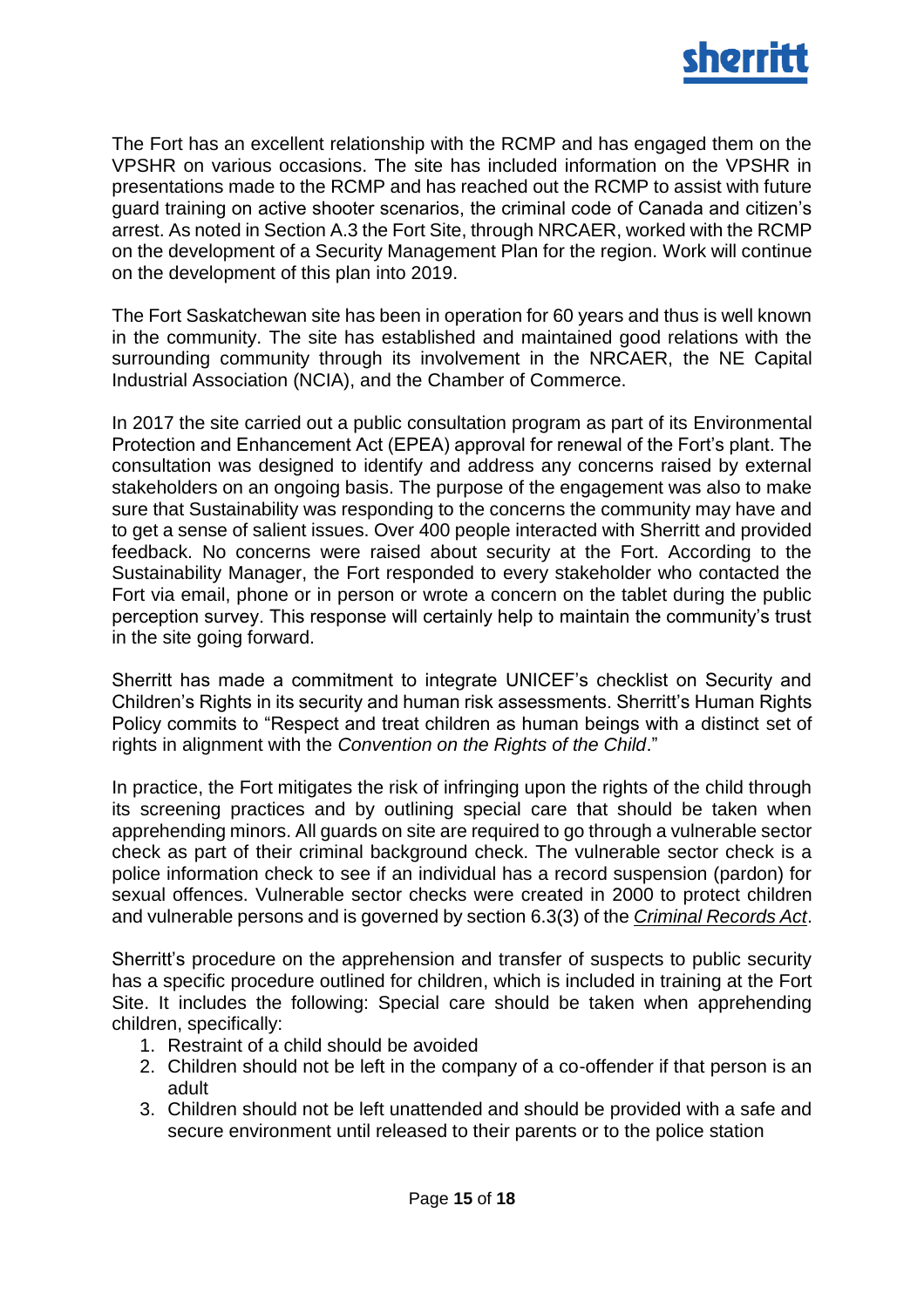

4. Children should not be detained longer than is required to place them in safe care and custody of family or relatives or, if necessary, the custody of police.

The site communicates with the community about emergency response due to the community's close proximity to industrial sites. As part of this communication they do outreach with schools where they teach children about actions to take in case of an emergency. Thus far there has not been any engagement with the children about security at the Fort; however, these communication sessions could provide a forum for the site to communicate its commitment to human rights, respect for the community's safety and security, and how to lodge a complaint related to the site.

### **D. Lessons and Issues**

#### *Lessons learned from 2018 and plans for 2019 implementation*

2018 marked five years of implementation of the VPSHR implementation in Canada and Madagascar. Overall, Sherritt is pleased with the uptake of this important initiative at the site level and the year-over-year improvement in both security performance and engagement in the VPSHRs. Despite the low-risk of security-related human rights issues in Canada, the Fort Site has demonstrated the value of the initiative in this environment, while Ambatovy continues to manage risks effectively.

Collaborating with local partners like NRCAER and global organizations like the United Nations, SFCG and the ICRC continues to be meaningful for Sherritt's sites. As we continue to operate in a commodity market that is difficult to predict, leveraging existing programs, relationships and other initiatives has been helpful and will continue to be.

Targeting internal networks to ensure the VPSHR are adopted, communicated, and understood throughout the business was another focus of 2018 that will continue into 2019, particularly in a business context where customer interest in this topic is increasing.

Adoption of the VPSHR in Cuba will continue to progress slowly, and as noted throughout this report both Sherritt's adoption of TSM and increased customer interest in human rights are likely to create a more robust business rationale for their implementation. Sherritt remains committed to implementation at its Cuba operations.

Over the last two years, Ambatovy and the Fort Site have administered the renegotiation of an existing security contract or sourced a new contractor for security. This experience, with the guidance of the VPs, is valuable to build strong agreements that prioritize human rights and set out clear expectations.

Identifying the need and benefit of training contractors and suppliers in human rights for the purposes of risk management was borne out during the year and is expected to continue.

Specific plans to strengthen the VPSHR implementation at Sherritt in 2019 include: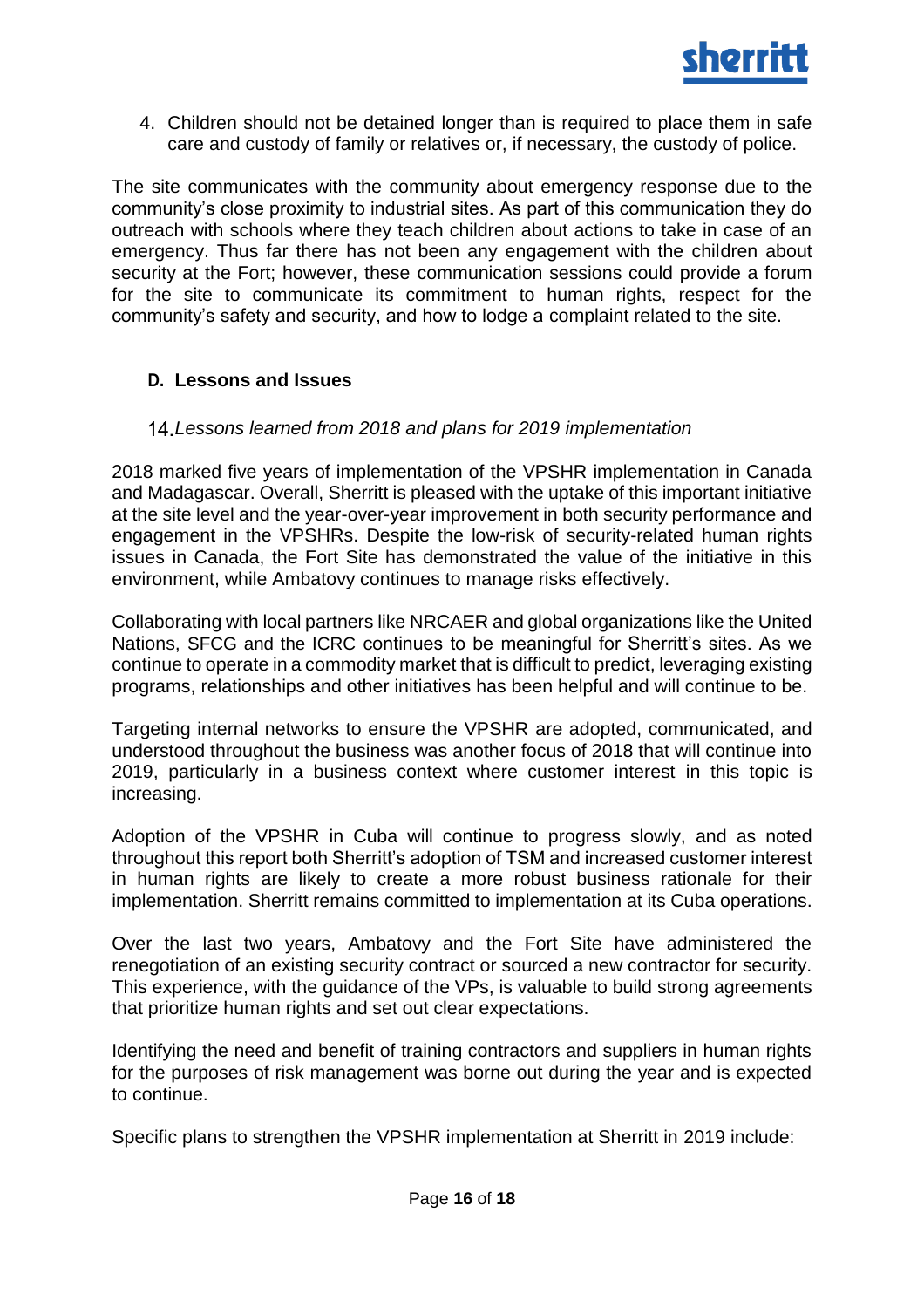

## *Ambatovy*

- Intending to organize a workshop or informational seminar to promote the VPs to the Government of Madagascar and continue to promote the VPs to Chamber of Mines membership.
- Work with the ICRC to organize two to three large training sessions a year with representatives of the gendarmerie, police, civil society and other groups interested in security and human rights issues.
- Roll-out a Train-the-Trainer course on human rights for the Gendarmerie.
- Support community policing initiatives, including training and information sessions that raise awareness about the VPs.
- Continue to foster effective collaboration between Security and Sustainability departments on community engagement efforts.
- Continue partnering with Search for Common Ground on community engagement, conflict diagnostics, and trust building with communities of impact.

#### *Fort Saskatchewan*

- Assess the audit report from the 2018 Voluntary Principles site assessment to prioritize addressing gaps and areas for improvement, as appropriate.
- Finalize the roll-out of the site-level grievance mechanism that began in 2018.
- Continue participation in working groups.
- Computer based training topics planned for security personnel in 2019 include:
	- Cultural awareness
	- Communications skills
	- Conflict resolution
	- Threat awareness
	- Report writing
- Explore additional training opportunities for Security personnel on Power of Arrest and a refresher training on the Use of Force.
- Complete a tabletop exercise with the local Royal Canadian Mounted Police (RCMP) on an active shooter scenario.
- Present on the Voluntary Principles at the Edmonton Security Intelligence meeting and Alberta Industrial Fire Emergency Management Association.
- Formally roll out the grievance mechanism that was developed alongside in 2017.

#### *Cuba*

- Sherritt management will continue to engage with the Canadian Embassy, the Company's joint-venture partners and the state-run security provider on the Voluntary Principles to identify opportunities for implementation in Cuba.
- Continue to initiate a pilot implementation of MAC's Towards Sustainable Mining Program at the Moa Joint Venture.

#### *Corporate*

- Sherritt will continue to participate in the UNICEF Canada-led Child Rights and Security Working Group.
- Sherritt will participate in the Voluntary Principles Plenary meeting in 2019.